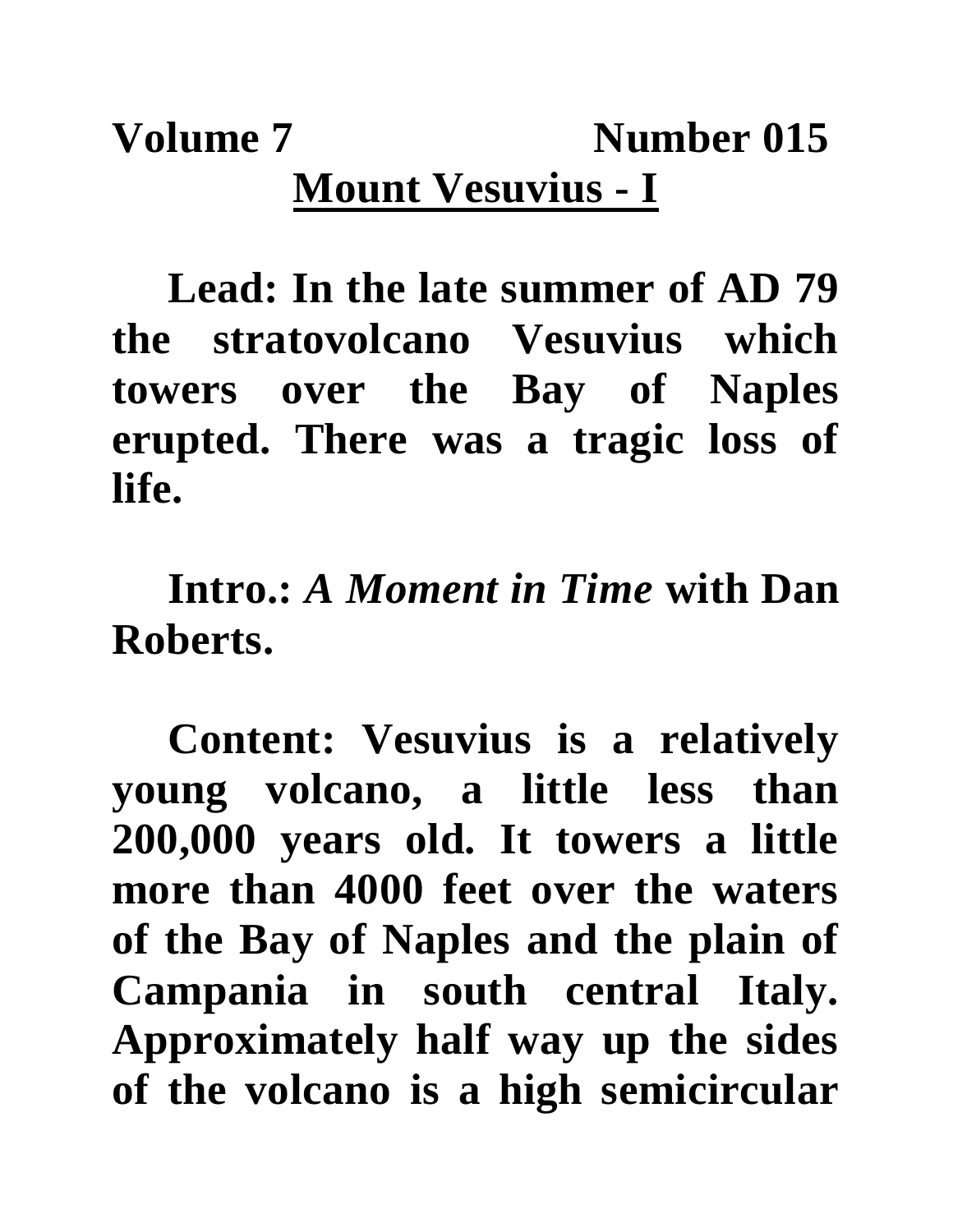**ridge called Mt. Somma, but in the first century Vesuvius had a single conical summit. Apparently, the mountain has long periods of quiescence in which there is little volcanic activity, followed by varying periods of eruption. During the quiet times vineyards and orchards grow in the rich soil that covers the lower approaches. Higher up groves of oak and chestnut trees proceed almost to the very summit. During the long six century period before the giant eruption of 1631 there apparently were forests down in the 1000 foot deep crater and three lakes from which herds of sheep and cattle grazed unaware of the rumbling giant below.**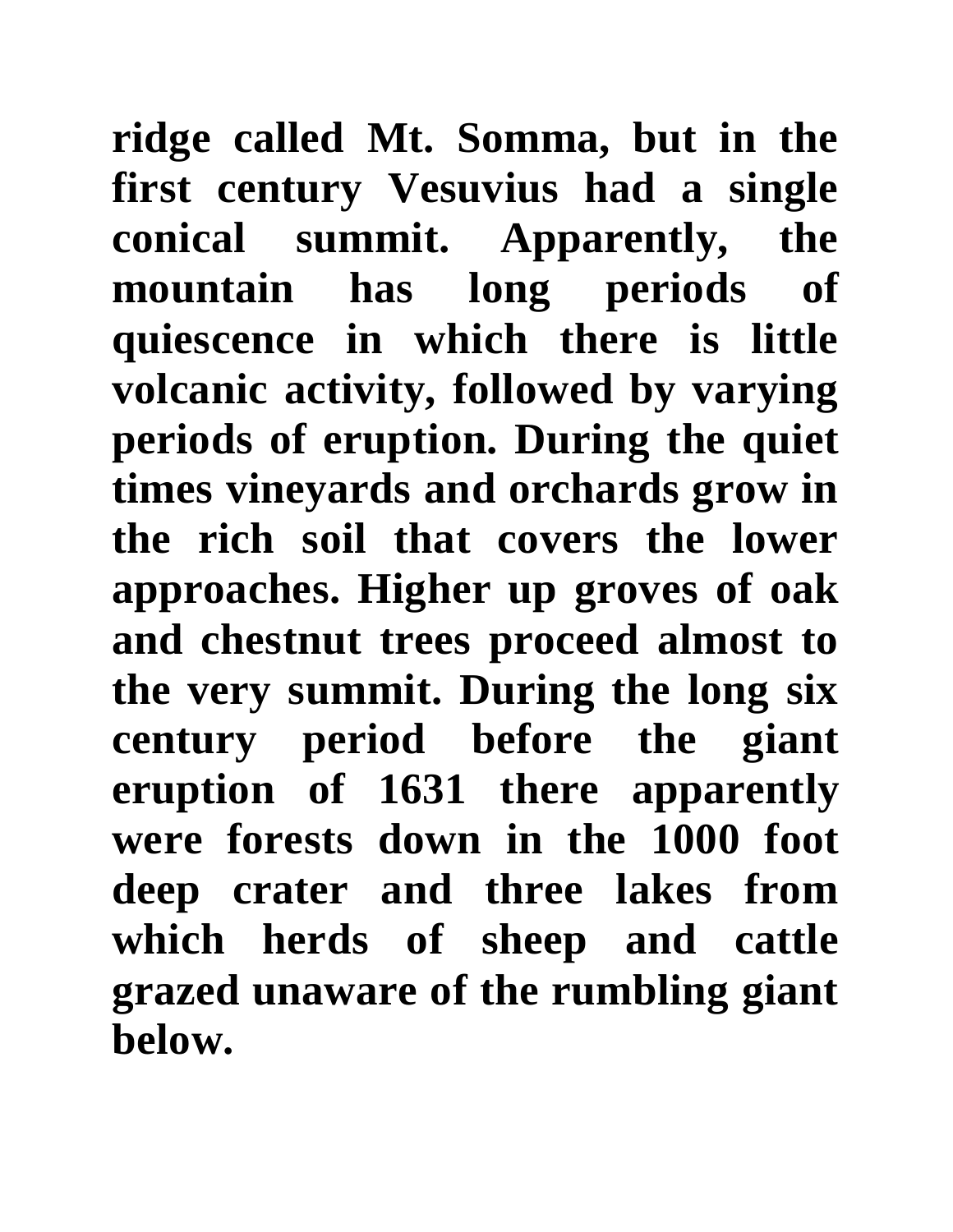In the summer of AD 79 the **mountain had lay quietly for centuries. Except for a powerful earthquake 17 years before, there was no advance warning to the citizens of the three small cities of Stabiae, Herculaneum, and Pompeii which occupied the plain wrapped around the base of the volcano. Each of these cities was unique. Stabiae was a spa known for the medicinal springs that attracted wealthy patrons. Herculaneum was a seaside resort of ancient Greek origin named for the mythical man of strength, Heracles. The largest of the three was Pompeii, a prosperous commercial city built on a volcanic spur just to the east of Vesuvius. All three and their populations were buried under**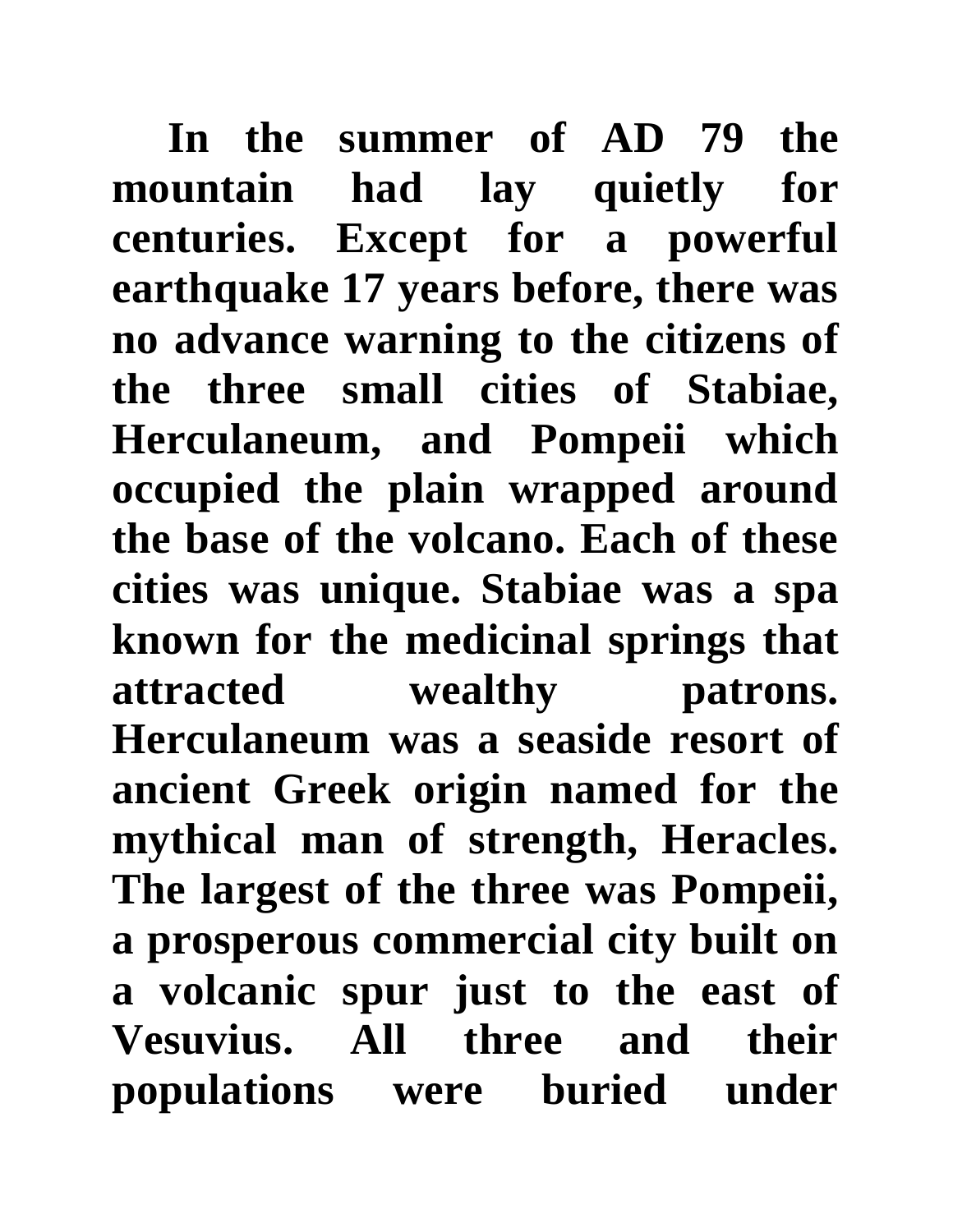## **mountains of ash and rock on a warm afternoon in late summer. Next time: a cloud in the shape of a pine tree.**

**At the University of Richmond, this is Dan Roberts.**